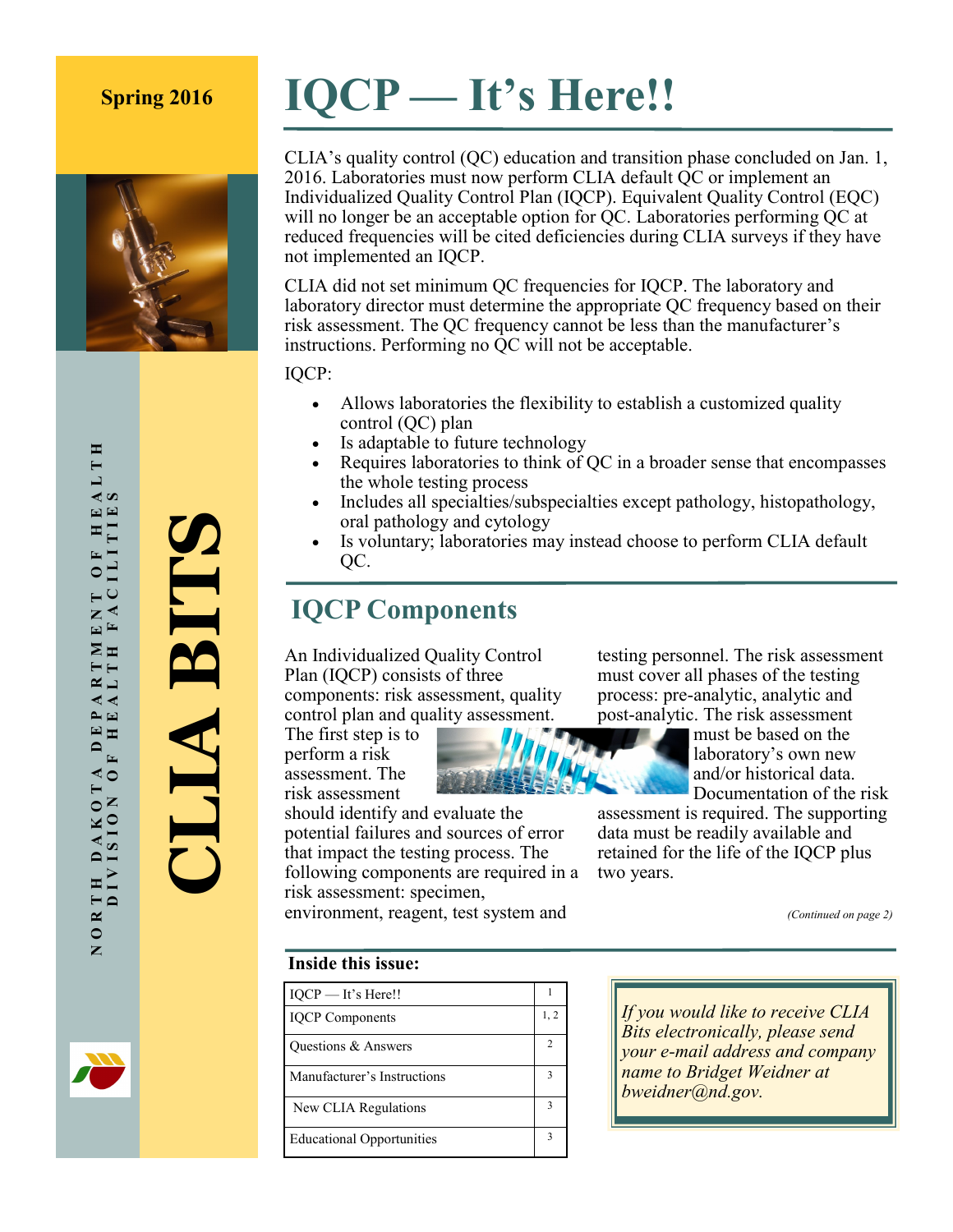## **Questions and Answers (Q&A)**

The Centers for Medicare and Medicaid Services (CMS) provides specialized CLIA training courses for state surveyors. During these training courses, surveyors from across the country ask CMS staff questions regarding the survey process. Although the questions and answers do not represent official CMS policy, they contain valuable information regarding the survey process. The  $\overline{O} \& A$  is a regular feature of the CLIA Bits newsletter. We hope you find this information interesting and useful. Readers are welcome to submit questions to [bweidner@nd.gov](mailto:bweidner@nd.gov) or [sheilman@nd.gov.](mailto:sheilman@nd.gov)

- **Q: A laboratory did not have time to establish an Individualized Quality Control Plan (IQCP) by Jan. 1, 2016. What should they do?**
- A: As of Jan. 1, 2016, the lab must perform CLIA default quality control. At any time in the future, the lab may develop and implement an IQCP.
- **Q: If a laboratory decides to perform CLIA default QC, do they need to develop an IQCP?**
- A: No, IQCP is only required if the laboratory does not wish to follow CLIA default QC requirements.
- **Q: Does each test on a platform need its own IQCP or can one IQCP be used?**
- A: IQCP may be developed for the whole testing platform. If there are risk factors unique to individual tests, they must be addressed in the IQCP.
- **Q: How long does the laboratory need to retain the supporting data for IQCP?**
- A: All supporting data used for the development of an IQCP must be retained for the life of the IQCP plus two years. Examples include: previous Equivalent Quality Control (EQC) data, temperature and humidity records, proficiency testing results, OC data, performance verifications, maintenance records. calibration and calibration verifications, accuracy verifications, competency evaluations, manufacturer's instructions, etc.
- **Q: Will test systems using Equivalent Quality Control (EQC) be grandfathered?**
- A: No test systems will be grandfathered. As of Jan. 1, 2016, laboratories must perform CLIA default QC or implement an IQCP.
- **Q: If the laboratory follows the manufacturer's instructions for quality control performance, do they have to implement an IQCP?**
- A: If the manufacturer's QC instructions are less stringent than CLIA default QC, the laboratory must follow CLIA default QC or implement an IQCP to perform QC at a reduced frequency.

*(Continued from page 1) IQCP Components*

After the risk assessment is completed, the laboratory uses it to develop a quality control plan (QCP). The QCP must ensure the accuracy and reliability of test results. The number, type and frequency of quality control are to be included in the QCP. The laboratory director must approve, sign and date the QCP. This responsibility cannot be delegated.

The third component of an IQCP is quality assessment. The laboratory must establish on-going monitoring to ensure the effectiveness of their IQCP. The monitoring should include at least the following: specimen, environment, reagent, test system and testing personnel. If the laboratory identifies a testing process failure, they must investigate and perform corrective action. The risk assessment and QCP should be modified if necessary.